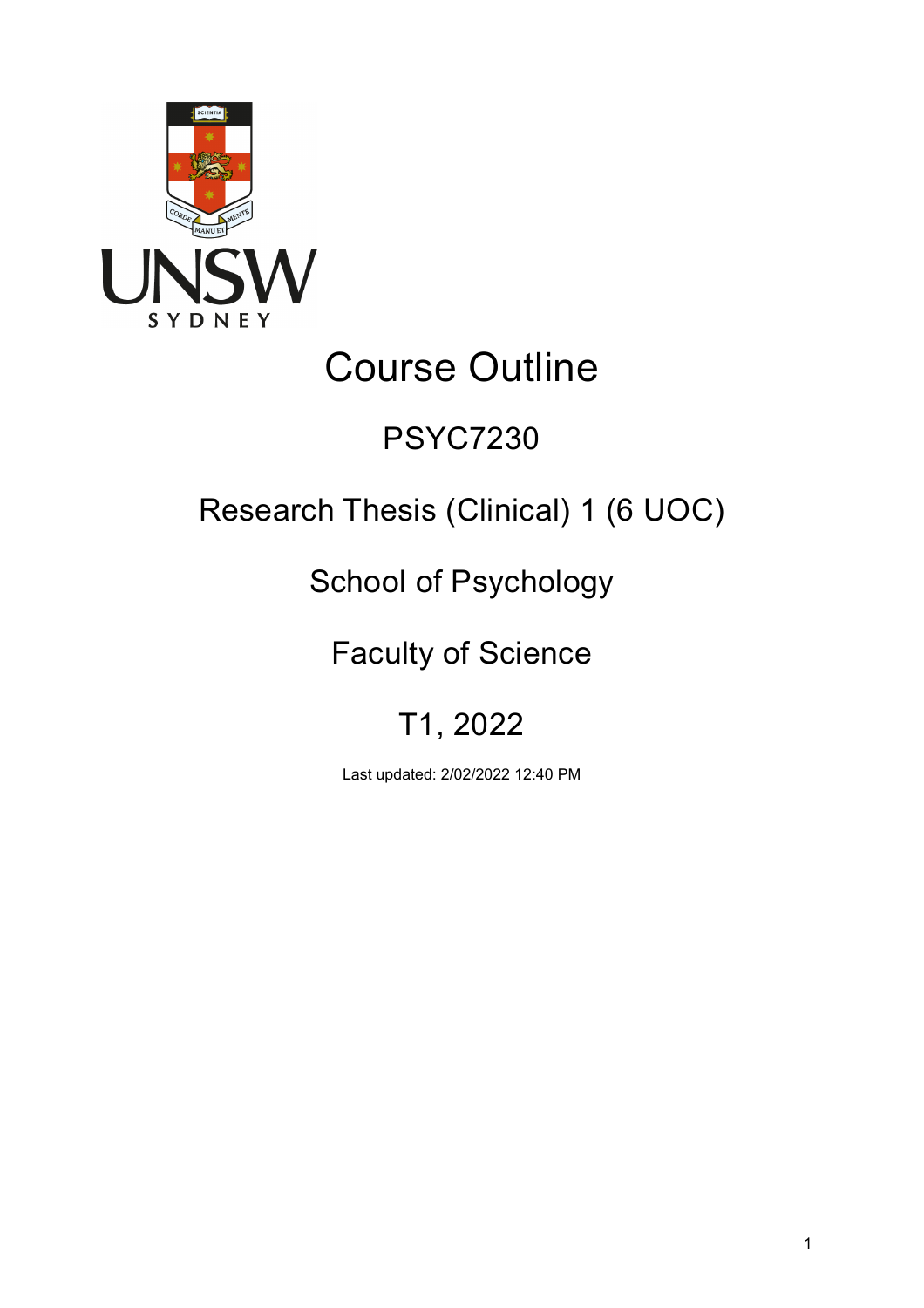## **1. Staff**

| <b>Position</b>                         | <b>Name</b>         | Email              | <b>Consultation times</b><br>and locations | <b>Contact</b><br><b>Details</b> |
|-----------------------------------------|---------------------|--------------------|--------------------------------------------|----------------------------------|
| Course<br>Convenor                      | Dr Chien Hoong Gooi | c.gooi@unsw.edu.au | Arranged via email<br>Mathews 805          | 9065 7754                        |
| Research<br><b>Thesis</b><br>Supervisor | As assigned         |                    |                                            |                                  |

## **2. Course information**

| Units of credit:                     | 6                                               |
|--------------------------------------|-------------------------------------------------|
| Pre-requisite(s):                    | N/A                                             |
| <b>Teaching times and locations:</b> | Individual supervision with research supervisor |
|                                      | Research methods workshops                      |

#### **2.1 Course summary**

This course involves undertaking a research project under the supervision of a member of academic staff in the School of Psychology. Research projects may be carried out on any topic that is relevant to clinical or abnormal psychology. Candidates are required to prepare a thesis in the form of a journal article. Refer to the Guide to Research Projects available on the School website.

<http://www.psy.unsw.edu.au/postgraduate-coursework/master-psychology-clinical>

#### **2.2 Course aims**

The aim of the course is to further develop candidates' skills in conducting research and teach them to prepare a report in the form of a research article for submission to a journal.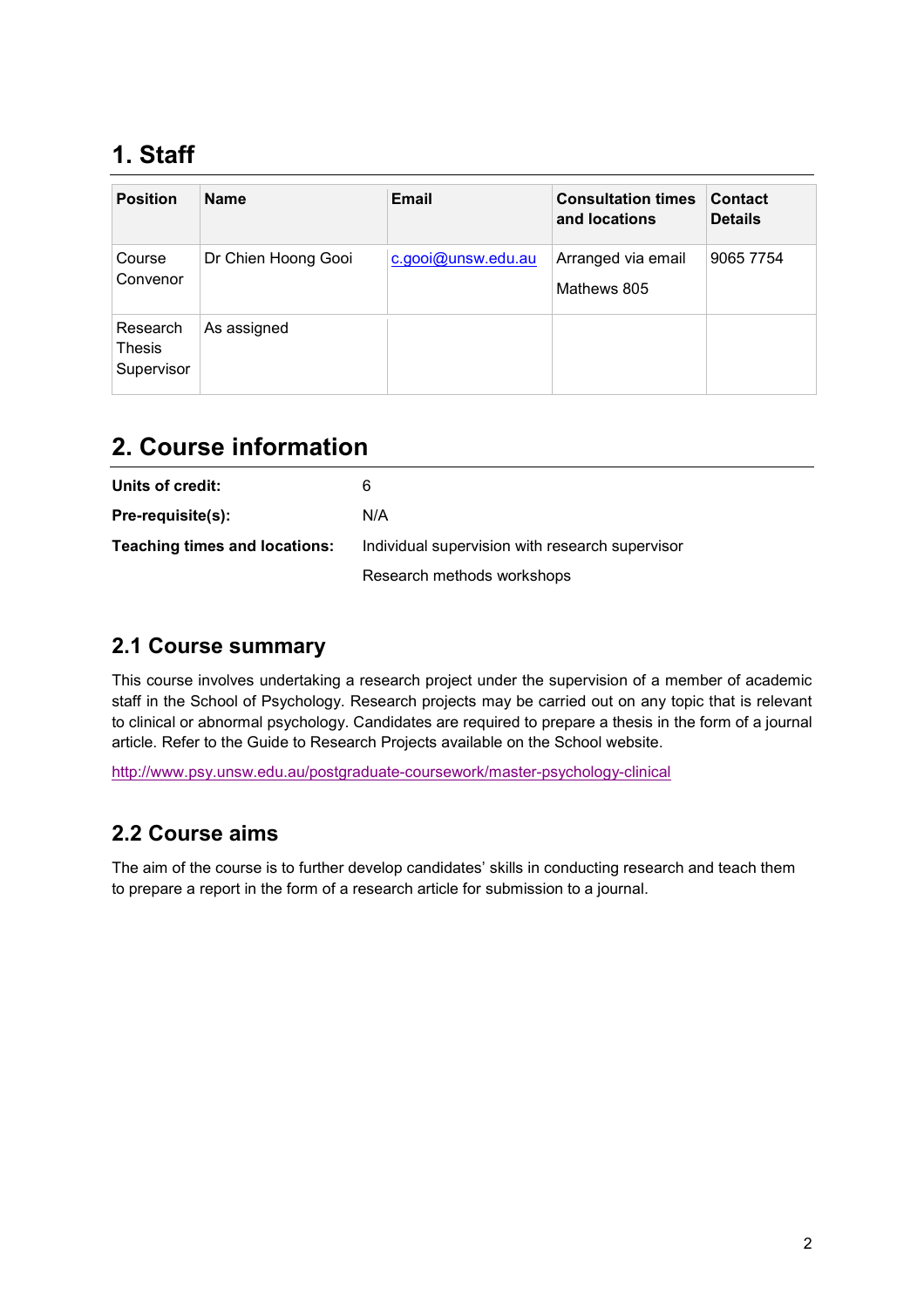#### **2.3 Course learning outcomes (CLO)**

At the successful completion of this course the student should be able to:

- 1. Plan and execute a research-based project that is applicable to the field of clinical psychology.
- 2. Critically review literature associated with a research-based project.
- 3. Independently undertake research activities in an ethical manner.
- 4. Demonstrate critical thinking and technical skills in research and design.
- 5. Present a clear and coherent exposition of knowledge and ideas to a variety of audiences.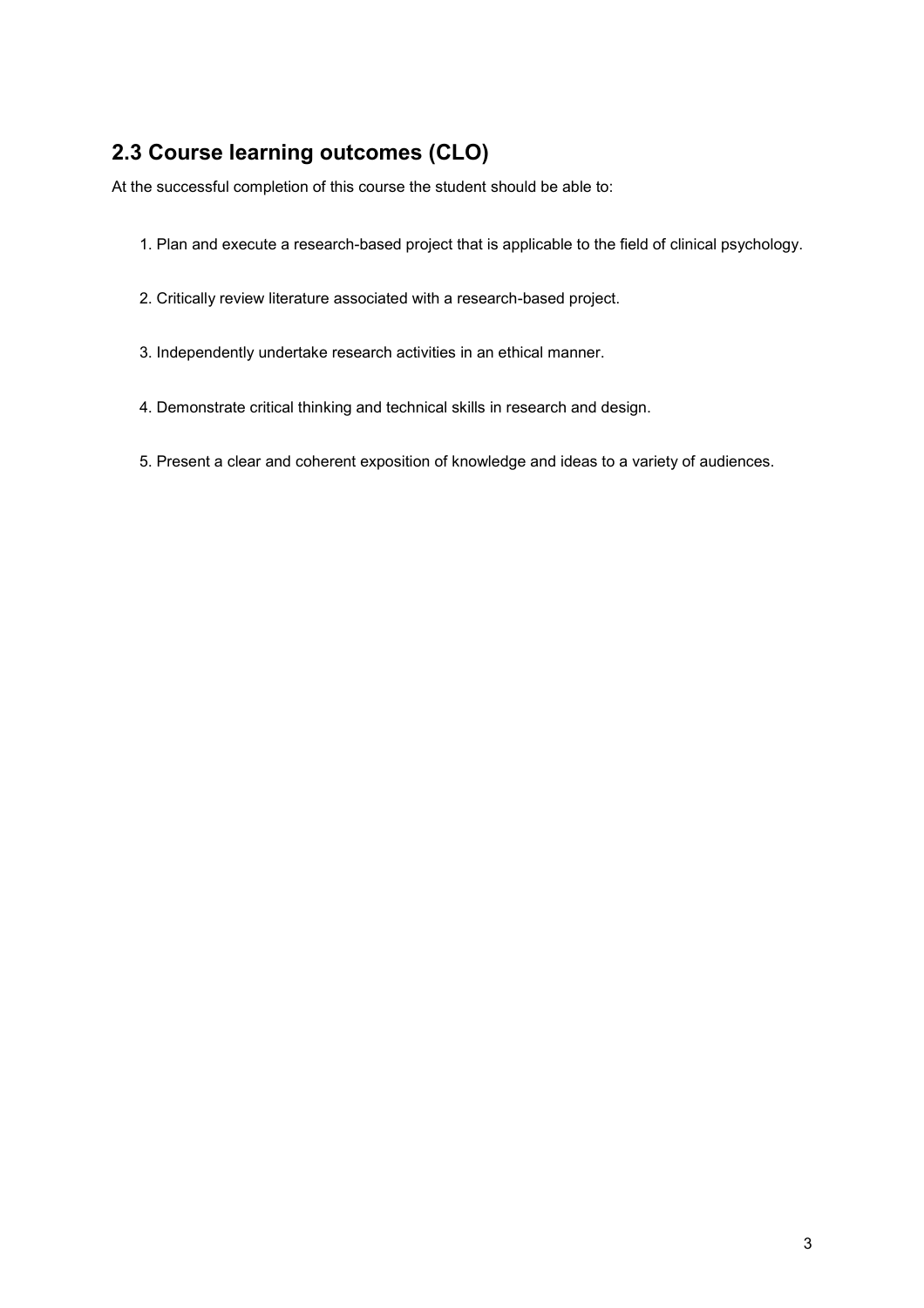## **2.4 Relationship between course and program learning outcomes and assessments**

|               | <b>Program Learning Outcomes</b>   |                                                     |                                |                                      |                                       |                                                       |                                    |                                       |                           |
|---------------|------------------------------------|-----------------------------------------------------|--------------------------------|--------------------------------------|---------------------------------------|-------------------------------------------------------|------------------------------------|---------------------------------------|---------------------------|
| <b>CLO</b>    | 1. Knowledge of<br>the discipline  | 2. Ethical,<br>legal and<br>professional<br>matters | 3. Assessment &<br>Measurement | 4. Intervention<br><b>Strategies</b> | 5. Research<br>and evaluation         | 6.Communication<br>and interpersonal<br>relationships | 7. Working<br>cross-<br>culturally | 8. Practice<br>across the<br>lifespan | <b>Assessment</b>         |
| $\mathbf 1$ . | Supervision,<br>thesis activities. |                                                     |                                |                                      | Supervision,<br>thesis<br>activities. |                                                       |                                    |                                       | <b>Thesis</b><br>progress |
| 2.            | Supervision,<br>thesis activities. |                                                     |                                |                                      | Supervision,<br>thesis<br>activities. |                                                       |                                    |                                       | <b>Thesis</b><br>progress |
| 3.            |                                    | Supervision,<br>thesis<br>activities.               |                                |                                      | Supervision,<br>thesis<br>activities. |                                                       |                                    |                                       | <b>Thesis</b><br>progress |
| 4.            | Supervision,<br>thesis activities. |                                                     |                                |                                      | Supervision,<br>thesis<br>activities. |                                                       |                                    |                                       | <b>Thesis</b><br>progress |
| 5.            | Supervision,<br>thesis activities. |                                                     |                                |                                      |                                       | Supervision,<br>thesis activities.                    |                                    |                                       | <b>Thesis</b><br>progress |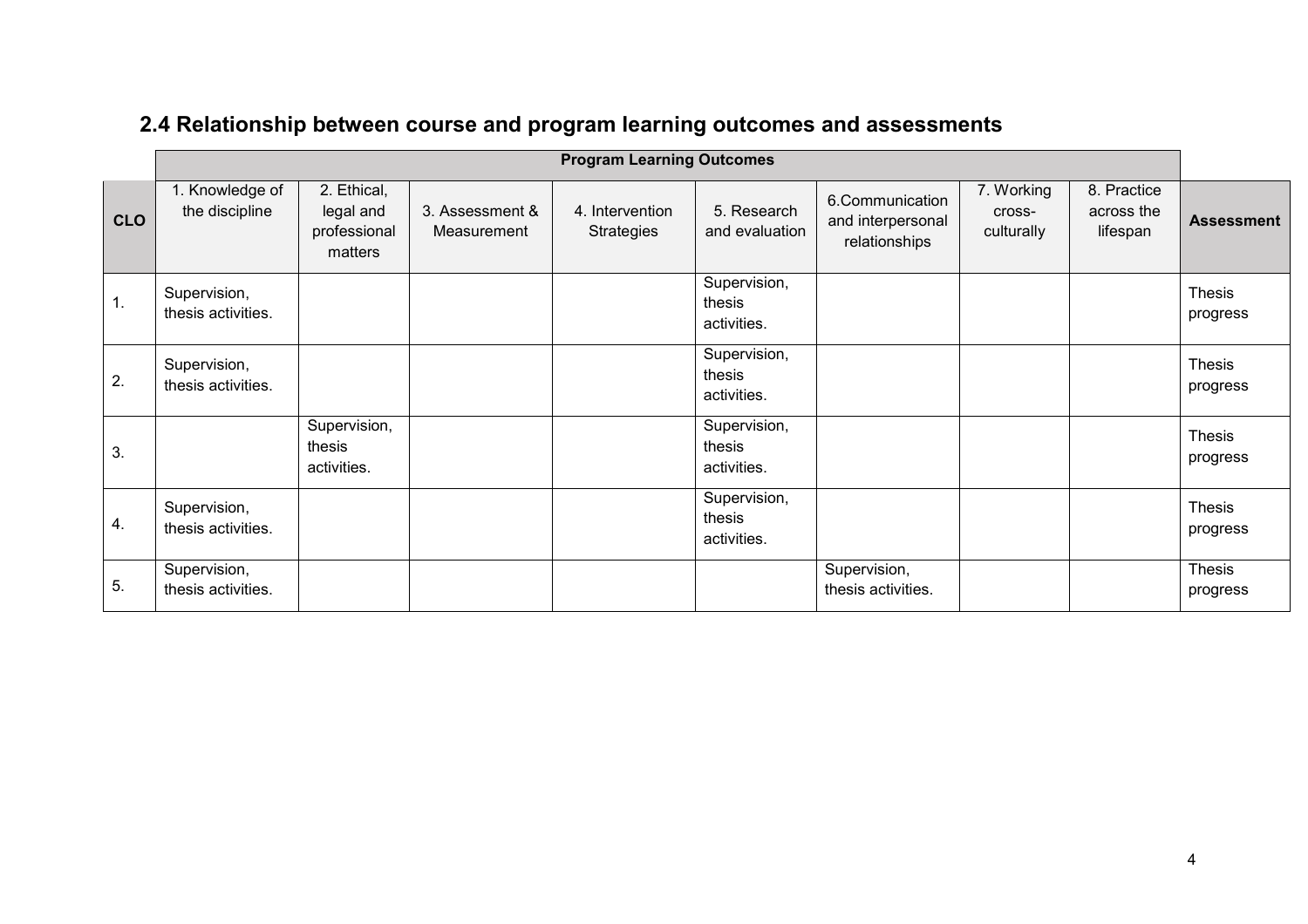### **3. Strategies and approaches to learning**

#### **3.1 Learning and teaching activities**

In this course, students are encouraged to consult, evaluate and be guided by findings in the empirical literature. The development of a research question and the processes of conducting a research project and preparing a journal article for publication develop students' capacity to conduct theoretically-driven and clinically-relevant research. Teaching in this course is delivered via one-onone supervision from thesis supervisors, and through verbal and written feedback on drafts of the thesis.

#### **3.2 Expectations of students**

It is expected that students are aware of UNSW Assessment policy and understand how to apply for special consideration if they are unable to complete an assignment/exam due to illness and/or misadventure.

It is expected that students have read through the School of Psychology Student Guide, Program Guide and statement on Inherent Requirements of the Master of Psychology programs on the [Program website.](https://www.psy.unsw.edu.au/postgraduate-coursework/master-psychology-clinical)

All news updates and announcements will be made on the 'Announcements' forum on the Moodle page and/or by email. It is the student's responsibility to check Moodle and their student emails regularly to keep up to date.

Students registered with the Equitable Learning Services must contact the Course Convenor immediately if they intend to request any special arrangements for later in the course, or if any special arrangements need to be made regarding access to the course material. An Equitable Learning Plan must be emailed to the course coordinator as soon as they are made available.

### **4. Course schedule and structure**

This course consists of individual supervision sessions with academic members of staff.

| <b>Week</b>        | Topic | <b>Activity</b>                         | <b>Related</b><br><b>CLO</b> |
|--------------------|-------|-----------------------------------------|------------------------------|
| Throughout<br>Term | N/A   | Supervision with research<br>supervisor | $1 - 5$                      |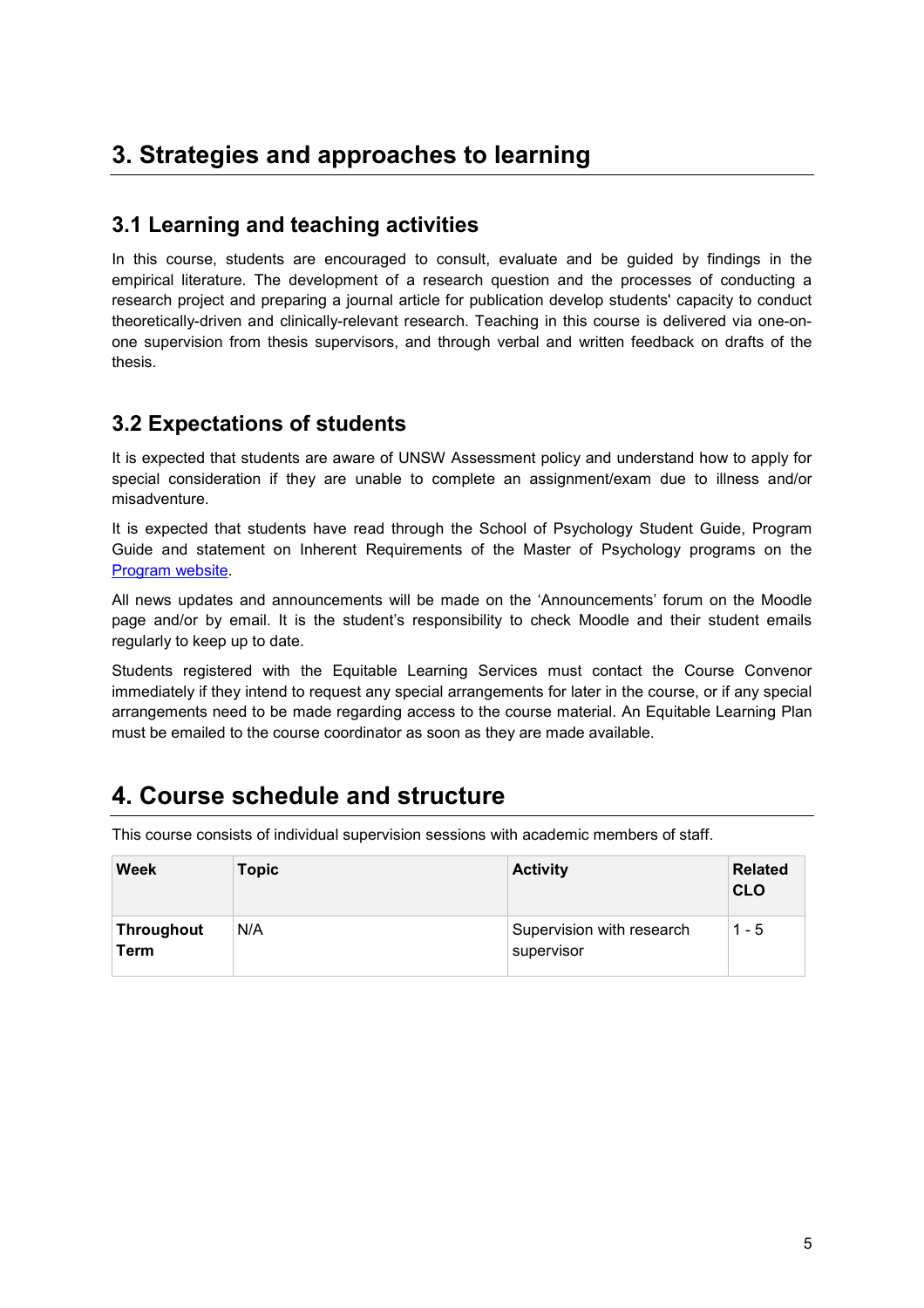### **5. Assessment**

#### **5.1 Assessment tasks**

All assessments in this course have been designed and implemented in accordance with UNSW Assessment Policy.

| <b>Assessment task</b>                                                                                                                                                                                                                                                                                                                                                                                                                                                                                                                                                                                            | Length | Weight | Mark                                        | Due date |
|-------------------------------------------------------------------------------------------------------------------------------------------------------------------------------------------------------------------------------------------------------------------------------------------------------------------------------------------------------------------------------------------------------------------------------------------------------------------------------------------------------------------------------------------------------------------------------------------------------------------|--------|--------|---------------------------------------------|----------|
| <b>Assessment: Progress with Research Thesis</b><br>Candidates will need to have demonstrated sufficient<br>progress in the design and implementation of their research<br>project. Level of progress will jointly be determined by the<br>Course Convenor and the Research Supervisor, and will be<br>based on the scope and type of research project.<br>As a guide, candidates at this stage are expected to have<br>completed a thorough review of literature related to their area<br>of study, developed a clear research project and obtained<br>any necessary ethics approval for their research project. | N/A    | N/A    | Satisf<br>actory<br>/Unsat<br>isfacto<br>ry | Week 11  |
| In some instances, the Course Convenor and/or the<br>Research Supervisor might require the candidate to submit a<br>brief report detailing the progress around the candidate's<br>research project and any significant changes to topic or<br>research methodology.                                                                                                                                                                                                                                                                                                                                               |        |        |                                             |          |

NB: The above assessment structure is currently being reviewed by UNSW and all candidates will be informed of any changes to the assessment structure.

**UNSW grading system:** <https://student.unsw.edu.au/grades>

**UNSW assessment policy:** <https://student.unsw.edu.au/assessment>

#### **5.2 Assessment criteria and standards**

Further details and marking criteria for each assessment will be provided to students closer to the assessment release date (see 4.1: UNSW Assessment Design Procedure).

#### **5.3 Submission of assessment tasks**

**Written assessments:** In accordance with UNSW Assessment Policy this must be submitted online via Turnitin.

**Late penalties**: Late theses will be penalised one (1) mark for every day late. If you believe that your thesis is late because of special circumstances, then you should (a) discuss the situation with your supervisor in the first instance, and (b) inform the Program Directors that your thesis is going to be late by way of a written explanation (with relevant documentation) asking for special consideration with regard to the late penalty. Your supervisor cannot grant you an extension.

**Special Consideration:** Students who are unable to complete an assessment task by the assigned due date can apply for special consideration. Students should also note that UNSW has a Fit to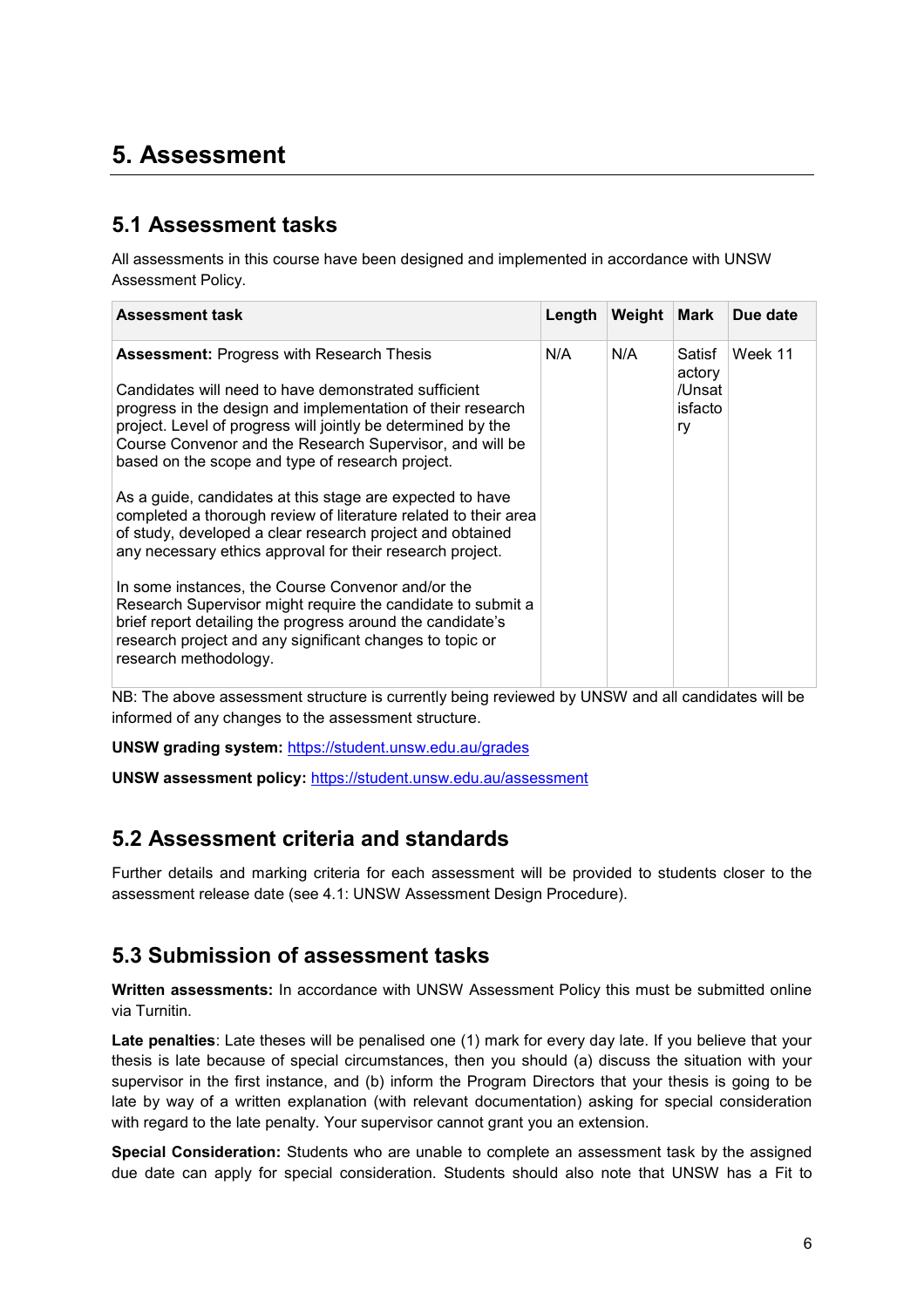Sit/Submit rule for all assessments. If a student wishes to submit an application for special consideration for an exam or assessment, the application must be submitted prior to the start of the exam or before an assessment is submitted. If a student sits the exam/submits an assignment, they are declaring themselves well enough to do so and are unable to subsequently apply for special consideration. If a student becomes ill on the day of the exam, they must provide evidence dated within 24 hours of the exam, with their application.

Special consideration applications must be submitted to the online portal along with Third Party supporting documentation. Students who have experienced significant illness or misadventure during the assessment period may be eligible. Only circumstances deemed to be outside of the student's control are eligible for special consideration. Except in unusual circumstances, the duration of circumstances impacting academic work must be more than 3 consecutive days, or a total of 5 days within the teaching period. If the special consideration application is approved, students may be given an extended due date, or an alternative assessment/supplementary examination may be set. For more information see [https://student.unsw.edu.au/special-consideration.](https://student.unsw.edu.au/special-consideration)

**Alternative assessments**: will be subject to approval and implemented in accordance with UNSW Assessment Implementation Procedure.

**Supplementary examinations:** will be made available for students with approved special consideration application and implemented in accordance with UNSW Assessment Policy.

#### **5.4. Feedback on assessment**

Feedback on all pieces of assessment in this course will be provided in accordance with UNSW Assessment Policy.

| <b>Assessment</b>                | When            | Who                                            | Where        | <b>How</b>     |
|----------------------------------|-----------------|------------------------------------------------|--------------|----------------|
| <b>Thesis</b><br><b>Progress</b> | Across the term | Course<br>Convenor &<br>Research<br>Supervisor | On<br>campus | Verbal/Written |

## **6. Academic integrity, referencing and plagiarism**

The APA ( $7<sup>th</sup>$  edition) referencing style is to be adopted in this course. Students should consult the publication manual itself (rather than third party interpretations of it) in order to properly adhere to APA style conventions. Students do not need to purchase a copy of the manual, it is available in the library or online. This resource is used by assessment markers and should be the only resource used by students to ensure they adopt this style appropriately:

#### **[APA 7th edition.](http://www.apastyle.org/manual/index.aspx)**

**In some instances, the Research Supervisor could make a judgment that an alternative formal referencing style should be adopted. This typically occurs when research writing is submitted for journal publication and the referencing style is based on the requirements of the journal and publisher.**

**Referencing** is a way of acknowledging the sources of information that you use to research your assignments. You need to provide a reference whenever you draw on someone else's words, ideas or research. Not referencing other people's work can constitute plagiarism.

Further information about referencing styles can be located at <https://student.unsw.edu.au/referencing>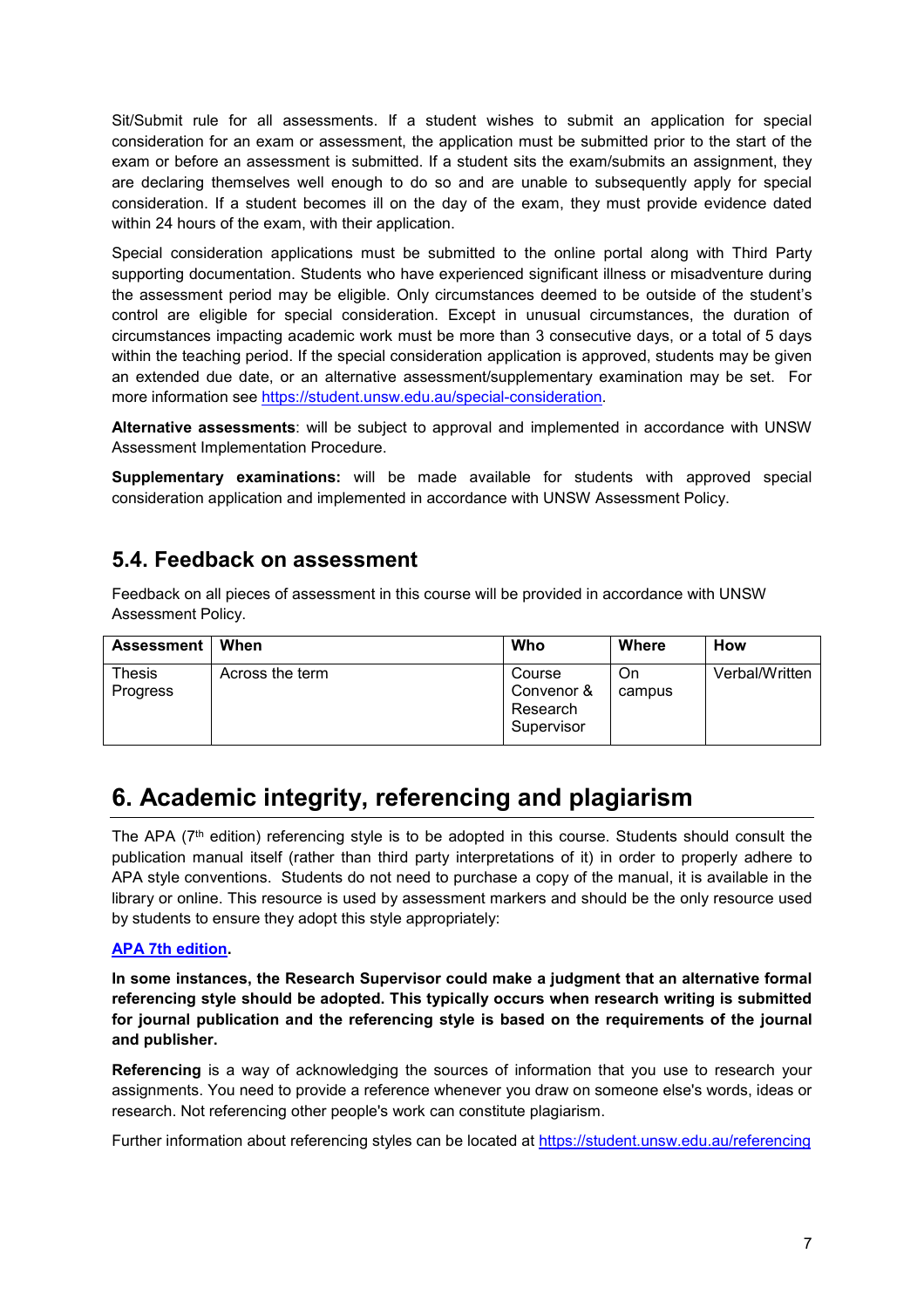**Academic integrity** is fundamental to success at university. Academic integrity can be defined as a commitment to six fundamental values in academic pursuits**:** honesty, trust, fairness, respect, responsibility and courage.*[1](#page-7-0)* At UNSW, this means that your work must be your own, and others' ideas should be appropriately acknowledged. If you don't follow these rules, plagiarism may be detected in your work.

Further information about academic integrity and **plagiarism** can be located at:

- The *Current Students* site <https://student.unsw.edu.au/plagiarism>*,* and
- The *ELISE* training site <http://subjectguides.library.unsw.edu.au/elise>

The *Conduct and Integrity Unit* provides further resources to assist you to understand your conduct obligations as a student: [https://student.unsw.edu.au/conduct.](https://student.unsw.edu.au/conduct)

| <b>Textbook</b>             | No set text; suggested readings provided by supervisor and additional<br>readings obtained as a result of students' literature review |
|-----------------------------|---------------------------------------------------------------------------------------------------------------------------------------|
| <b>Course information</b>   | Available on Moodle                                                                                                                   |
| <b>Required readings</b>    | School of Psychology Student Guide.                                                                                                   |
|                             | <b>Guide to Research Projects</b>                                                                                                     |
| <b>Recommended internet</b> | <b>UNSW Library</b>                                                                                                                   |
| sites                       | <b>UNSW Learning Centre</b>                                                                                                           |
|                             | <b>ELISE</b>                                                                                                                          |
|                             | Turnitin                                                                                                                              |
|                             | <b>Student Code of Conduct</b>                                                                                                        |
|                             | <b>Plagiarism Policy</b>                                                                                                              |
|                             | <b>Email policy</b>                                                                                                                   |
|                             | <b>UNSW Anti-racism policy statement</b>                                                                                              |
|                             | <b>UNSW Equity and Diversity policy statement</b>                                                                                     |
|                             | <b>UNSW Equal opportunity in education policy statement</b>                                                                           |

### **7. Readings and resources**

## **8. Administrative matters**

The [School of Psychology Student Guide](https://www.psy.unsw.edu.au/current-students/student-guide) contains School policies and procedures relevant for all students enrolled in undergraduate or Masters psychology courses, such as:

- Attendance requirements
- Assignment submissions and returns
- Assessments

j

- Special consideration
- Student code of conduct

<span id="page-7-0"></span><sup>1</sup> International Center for Academic Integrity, 'The Fundamental Values of Academic Integrity', T. Fishman (ed), Clemson University, 2013.